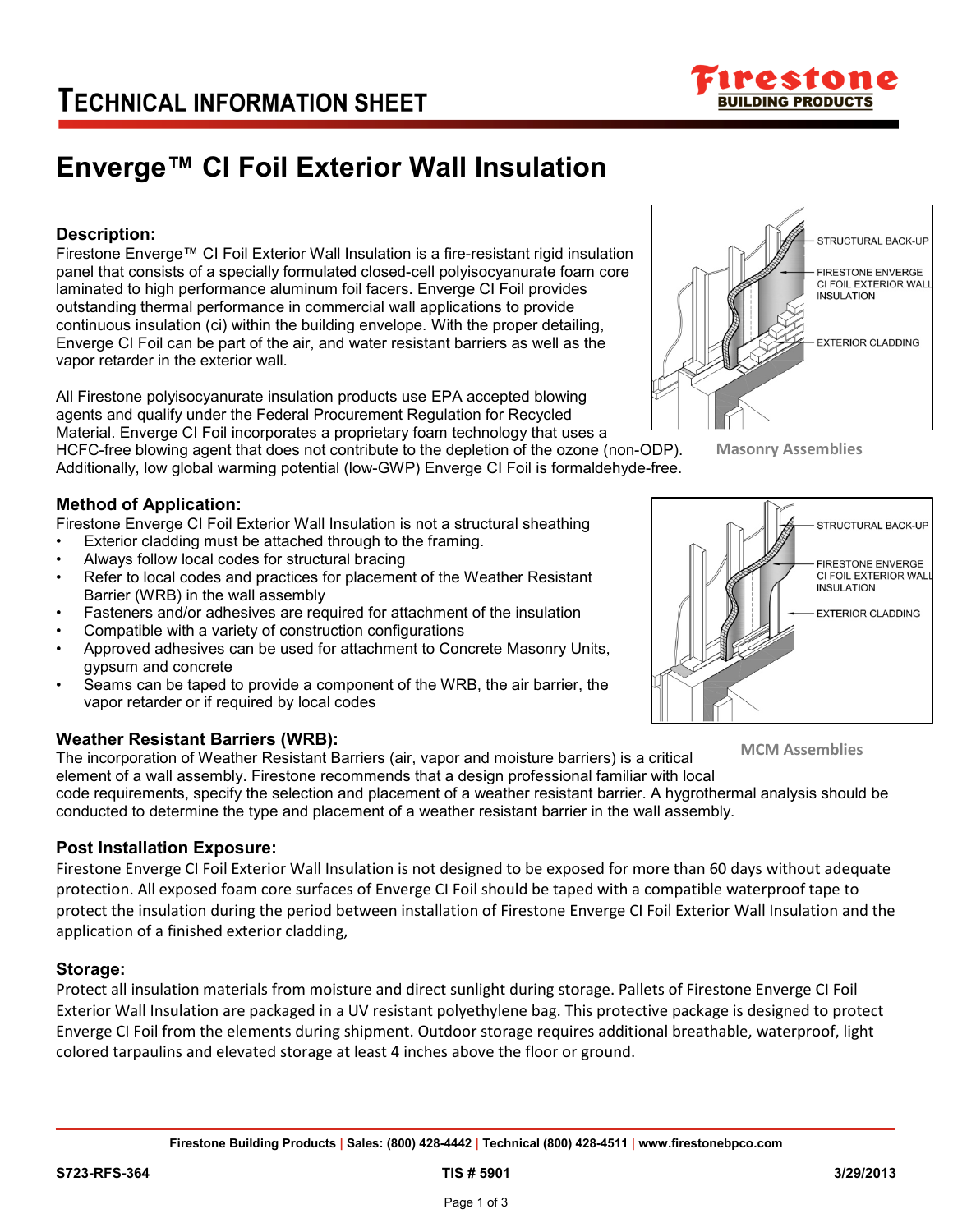

## **Enverge™ CI Foil Exterior Wall Insulation**

## **Precautions:**

Firestone Enverge CI Foil Exterior Wall Insulation will burn if exposed to a flame of sufficient heat and intensity. Keep away from heat, sparks, and open flames. Firestone will not be responsible for specific building designs by others, for deficiencies in construction or workmanship, for dangerous conditions on the jobsite, or for improper storage and handling of materials. The technical data shown is provided as a guideline and is subject to change without notice. Contact Firestone for additional information. Refer to Material Safety Data Sheets (MSDS) for additional information.

### **Product Information:**

Manufactured in an ISO 9001 / ISO 14001 Registered Facility Manufacturing Locations: Corsicana, TX Youngwood, PA

 $\mathbf{I}$ 

| Available Sizes: |                                  | <b>Bundle</b><br>Packaging | <b>Bundle</b><br>Square<br>Feet | <b>Bundle</b><br>Square<br><b>Meters</b> | Item<br>Number: |
|------------------|----------------------------------|----------------------------|---------------------------------|------------------------------------------|-----------------|
| Panel Size:      | $4' \times 8'$ (1.22 m x 2.44 m) |                            |                                 |                                          |                 |
| Thickness:       | 1.0 inch $(25.4 \text{ mm})$     | 48 Panels                  | 1536                            | 142.7                                    | W8C1FF1008      |
|                  | 1.5 inch (38.1 mm)               | 32 Panels                  | 1024                            | 95.1                                     | W8C1FF1508      |
|                  | 2.0 inch (50.8 mm)               | 24 Panels                  | 768                             | 71.4                                     | W8C1FF2008      |
|                  | 2.5 inch (63.5 mm)               | 19 Panels                  | 608                             | 56.5                                     | W8C1FF2508      |

### **Specification Compliance:**

ASTM C1289, Type I, Class 1 Contact Firestone Building Products for information regarding listings of NFPA 285 compliant wall assemblies.

| <b>Typical Physical Properties</b>     | <b>ASTM Standard</b> | <b>Units</b>       | Value         | <b>SI Units</b>           | <b>SI Value</b> |
|----------------------------------------|----------------------|--------------------|---------------|---------------------------|-----------------|
| Compressive Strength                   | D <sub>1621</sub>    | Psi                | 20            | kPa                       | 138             |
| Density                                | D <sub>1622</sub>    | Pcf                |               | kg/m <sup>2</sup>         | 32              |
| <b>Dimensional Stability</b>           | D2126                | %                  |               | $\%$                      | 2               |
| Moisture Vapor Transmission            | E96                  | Perm               | 0.03          | ng/(Pa·s·m <sup>2</sup> ) | 1.86            |
| <b>Water Absorption</b>                | C <sub>209</sub>     | % by volume        | 0.057         | % by volume               | 0.057           |
| Service Temperature                    |                      | $^{\circ}$ F       | -40 - 200     | $^{\circ}$ C              | $-40 - 93.33$   |
| Resistance to Mold                     | D3273                | Pass/Fail          | Pass          | Pass/Fail                 | Pass            |
| Air Permeance                          | E2178                | L/s/m <sup>2</sup> | 0.002         | L/s/m <sup>2</sup>        | 0.002           |
| <b>Surface Burning Characteristics</b> | E84                  | <b>FSI/SDI</b>     | $\leq$ 25/450 | <b>FSI/SDI</b>            | ≤25/450         |
| IBC 2603.5.4 compliant                 |                      |                    |               |                           |                 |

| <b>Product Data</b> | <b>Thickness inches</b> | Thickness mm | <b>R-Value</b> | <b>Recycled Content</b> |
|---------------------|-------------------------|--------------|----------------|-------------------------|
|                     | 1.0                     | 25.4         | 6.5            | 9.1%                    |
|                     | 1.5                     | 38.1         | 9.8            | 9.6%                    |
|                     | 2.0                     | 50.8         | 13.1           | 9.8%                    |
|                     | 2.5                     | 63.5         | 16.4           | 10.0%                   |